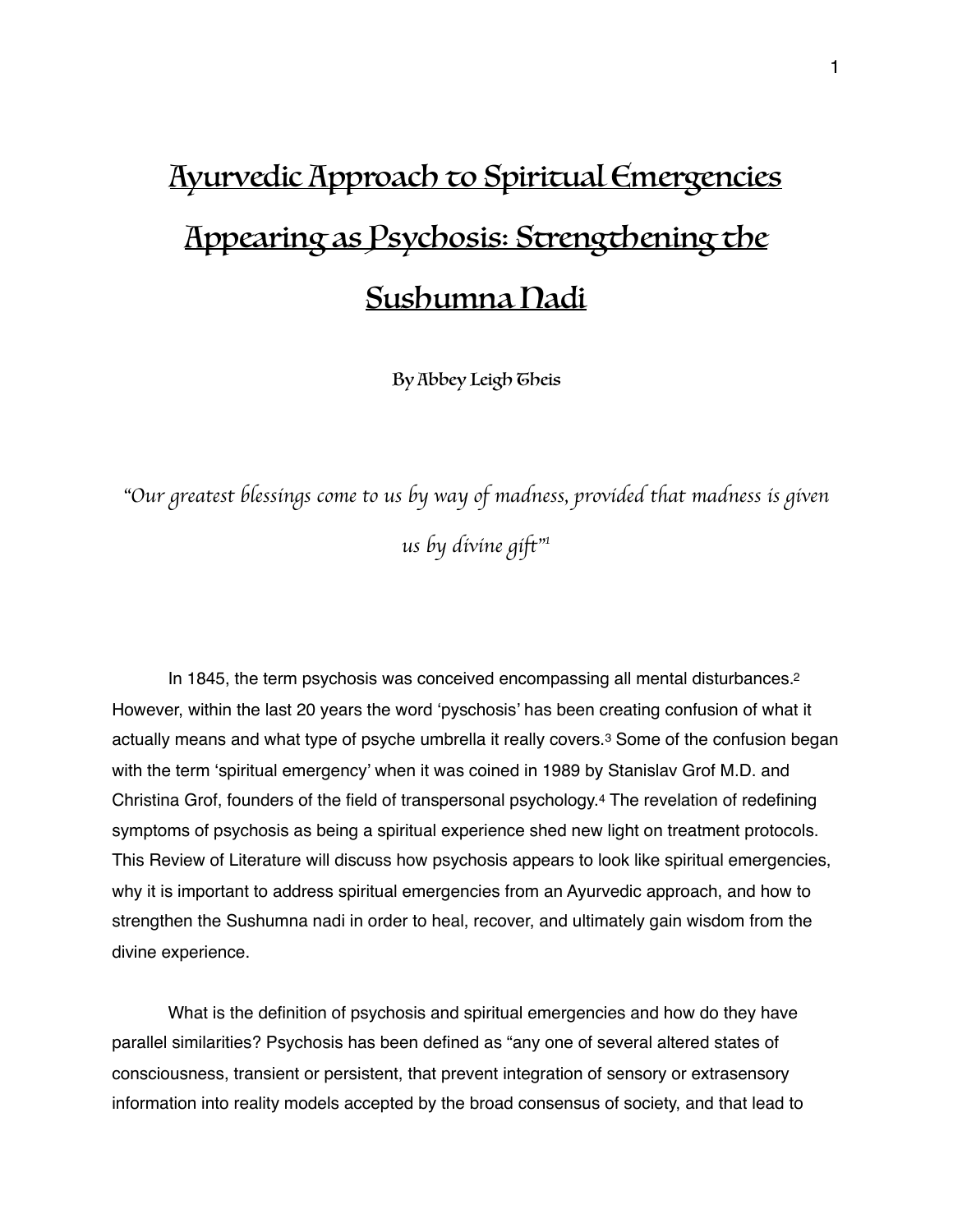<span id="page-1-1"></span><span id="page-1-0"></span>maladaptive behaviour and social sanctions."[5](#page-10-4) Stanislav Grof. M.D. and Christina Grof assert that a spiritual emergency is a "non-ordinary state of consciousness" and is a "crises of the evolution of consciousness, or 'spiritual emergencies', comparable to the states described by thevarious mystical traditions of the world."<sup>[6](#page-10-5)</sup> One can see these two definitions vary in great degree on how they perceive the manifestation of these experiences, however, they both are in concusses that a crisis is being called to attention.

<span id="page-1-3"></span><span id="page-1-2"></span>Here is a chart to visually see the parallel similarities and yet differences:  $7/8$  $7/8$  $7/8$ 

| <b>Spiritual Emergencies</b>                                                          | <b>Psychosis</b>                   |
|---------------------------------------------------------------------------------------|------------------------------------|
| clairvoyance or clairaudience (seeing or hearing<br>aspects of nonphysical reality)   | delusions                          |
| ecstatic and overwhelming experience of God                                           | hallucinations                     |
| out-of-body experiences where conscious<br>awareness separates from the physical body | lack of insight and self-awareness |
| new revelations birthed from experience                                               | confused and disturbed thoughts    |

The primary difference between psychosis and spiritual emergency has more to do with the diagnostician's perception of the experience (and thus the suggested treatment protocol that will be administered) than anything else. Since the Scientific Revolution of the West starting in the sixteenth century, western psychiatry have perceived 'non-ordinary states of consciousness' not as a pathway to personal growth and transformation, but rather as a "pathological distortions of mental health,"<sup>[9](#page-10-8)</sup> and thus treating it in this way with psychopharmacology and pharmaceutical intervention. Stanislav Grof M.D. states:[10](#page-10-9)

> <span id="page-1-5"></span><span id="page-1-4"></span>*Spontaneous non-ordinary states of consciousness,* (*NOSC*) *that would in the West be seen and treated as psychosis, and treated mostly by suppressive medication. But if we use the observations from the study of non ordinary states, and also from other spiritual traditions, they should really be treated as crises of 1 transformation, or crises of spiritual opening. Something that should really be supported rather than suppressed. If properly understood and properly supported, they are actually conducive to healing and transformation.*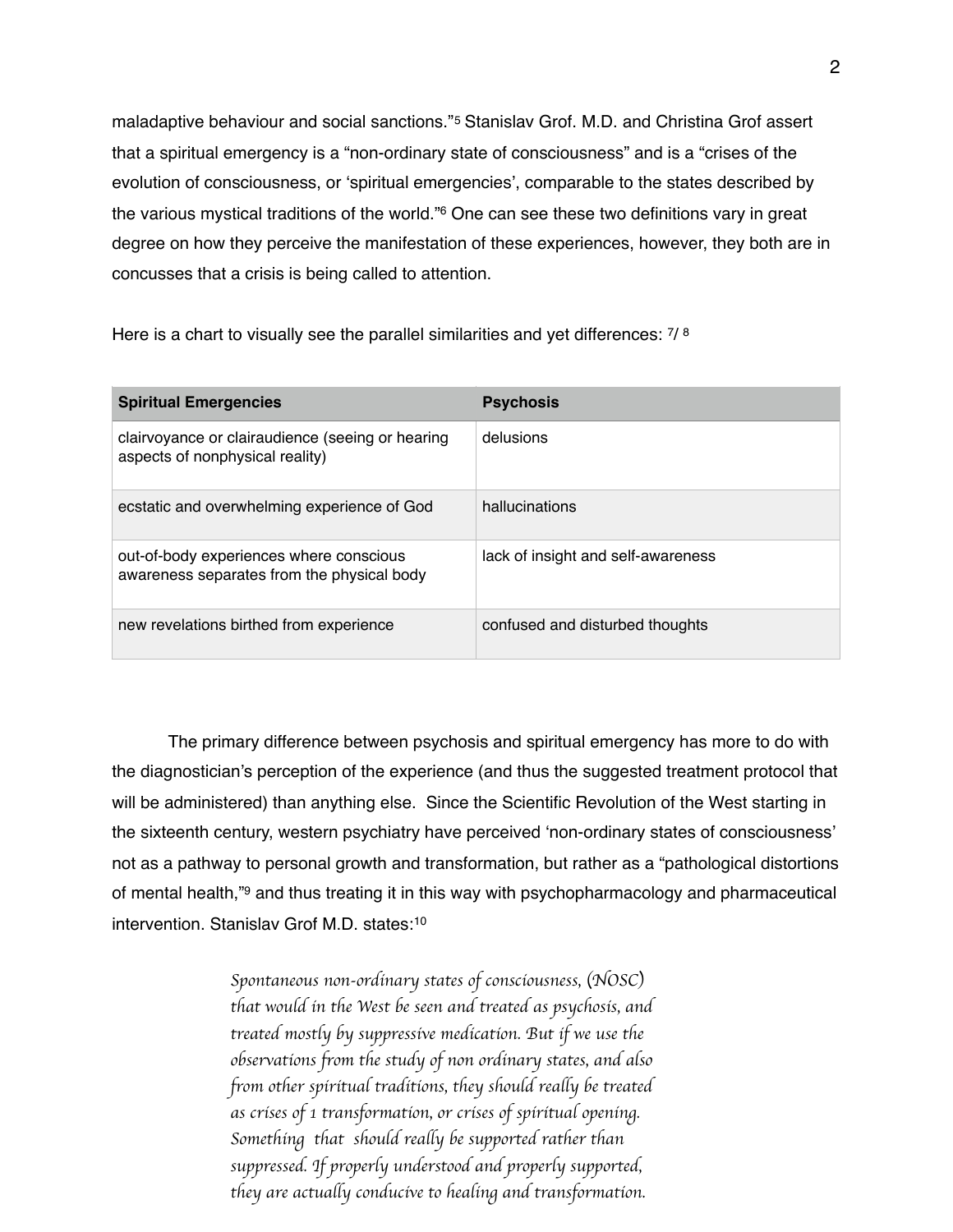In this approach encouragement and support is sought after to engage the senses rather then repression of the senses. Something to note is not all psychosis is driven by spiritual emergencies and vice versa. With that said, a use of caution should be in place so that psychotic states are not over looked by spiritualizing it and the other way around[.11](#page-10-10)

<span id="page-2-1"></span><span id="page-2-0"></span>When we look at spiritual emergencies we see that the mind, body, and soul all need to be acknowledged as part of the experience. Thus, It is important to address spiritual emergencies from an Ayurvedic perspective because Ayurveda, being the "knowledge of life,["12](#page-10-11) has a holistic approach to healing all of these three limbs by the "combination of body, sense organs, mind, and soul.["13](#page-10-12) Ayurveda also believes one cannot live without the other, additionally, one cannot be manipulated without affecting the others.

<span id="page-2-4"></span><span id="page-2-3"></span><span id="page-2-2"></span>Ayurveda defines spiritual emergency as a "flow out of the sushumna nadi… this results in a complete loss of separation between the physical and astral worlds.["14](#page-10-13) A nadi is a subtle channel that carries life force (prana) and vitality to the functions of consciousness[.](#page-10-14)<sup>[15](#page-10-14)</sup> The yogic texts describe that there are 72,000 nadis in the body allowing us to have full animation of our bodiesand mind.<sup>[16](#page-10-15)</sup> The Sushumna nadi holds the most importance because it is the greatest channel of life force "equivalent of the spinal canal"[17](#page-10-16) and it is the container which holds the Ida nadi (feminine energy channel) and Pingala nadi (masculine energy channel).

<span id="page-2-7"></span><span id="page-2-6"></span><span id="page-2-5"></span>If the Sushumna nadi breaks and cannot hold either it's prana or that of the Ida or Pingala nadi then a spiritual emergency is able to occur. This may manifest through Shamanic crisis, awakening of Kundalini energy, episodes of unitive consciousness, crisis of the psychic opening, past-life experiences, or near death experiences just to name a few.[18](#page-10-17) When this happens it is expressed as prana 'flowing out' of the Sushumna nadi. A 'flow out' of prana results in "hallucinations, paranoia, insanity, and extreme uncontrollable interaction with the psychic environment<sup>"[19](#page-10-18)</sup>. One can see that these symptoms, described in Ayurveda, are comparable to the symptoms seen in the above chart analyzing spiritual emergency and psychosis symptoms.

<span id="page-2-9"></span><span id="page-2-8"></span>In addition to a 'flow out' of Sushumna nadi we also see an extreme depletion of ojas. Ojas in sanskrit means "vigor" or translated as the necessary energy for the immune system.[20](#page-10-19)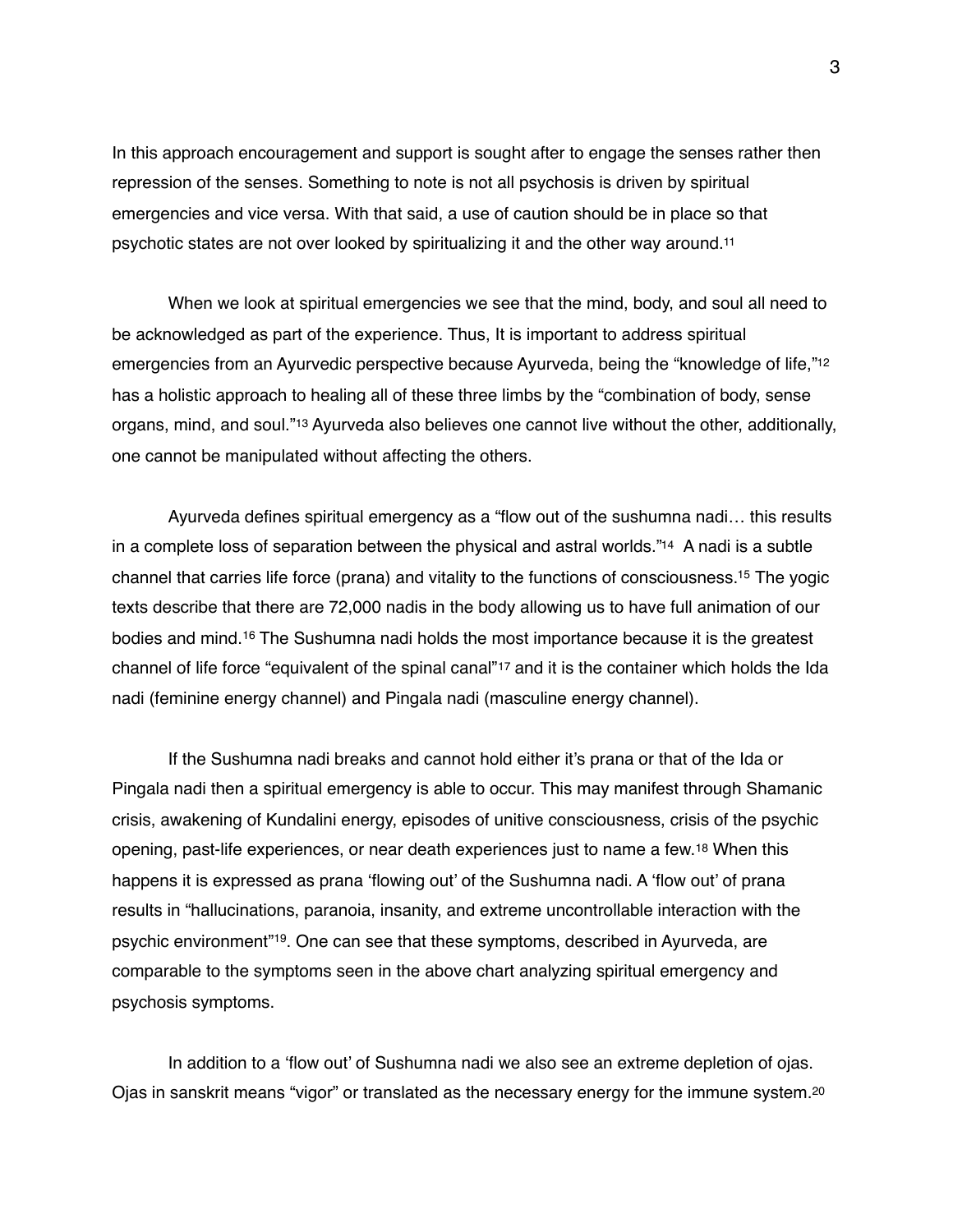In the classical Ayurvedic text, Astanga Hrdaya, ojas is explained as the essential part to living or dying: [21](#page-10-20)

> <span id="page-3-0"></span>*Ojas is the essence* (*sara*) *of the dathus ending with sukra* (*productive*)*; though located in the heart, it pervades all over the body and regulates the working of the whole body; it is greasy, preponderant in aphuta or water of principles* (*somatmaka*)*, transparent, slight reddish yellow in color; by its loss* (*destruction, absence*) *the loss of the body* (*even of life*) *is sure to happen and by its presence the body* (*and life*) *is sure to survive; from it are brought about the different states* (*conditions, activities*) *concerned with* (*related to, residing in*) *the body.*

<span id="page-3-2"></span><span id="page-3-1"></span> The importance of ojas is so apparent that if the immune system is depreciated then the body is easily accessible to physical, mental and spiritual diseases. Speaking on a physiological level, thecentral nervous system does have a direct link on the immune system. $^{22}$  $^{22}$  $^{22}$  In the abstract by Dantzer and Wollman describing this correlation, they contend that, "the communication pathways that link the brain to the immune system are normally activated by signals from the immune system, and they serve to regulate immune responses."<sup>23</sup> Dr Frawley reaffirms, in an Ayurvedic contexts, the avenue between the mental ojas and physical ojas by stating, "a pattern of imbalances on the mental level, with disturbed thoughts and emotions, is usually reflected and reinforced on a physical level."<sup>[24](#page-10-23)</sup> Here we could say the health of the subhumna nadi is a reflection of the health of the mental, physical, and spiritual ojas.

<span id="page-3-3"></span>This is where Ayurveda has a strong hold. By strengthening the Sushumna nadi, we are able to strength our mental, physical, and spiritual ojas. This will allow us to be able to contain and control the pranic flow and ultimately assimilate healing, recovery and wisdom from the divine experience. However, first the most important emphasis is healing the body by building ojas which creates a healthy space for a healthy mind.

All Ayurvedic healing is based on the patient's doshic prakruti and vikruti. Ayurveda has three doshic categories, Vata, Pitta and Kapha. Each identifies with certain qualities. Vata controls movement in the body (air and ether qualities), Pitta controls metabolism in the body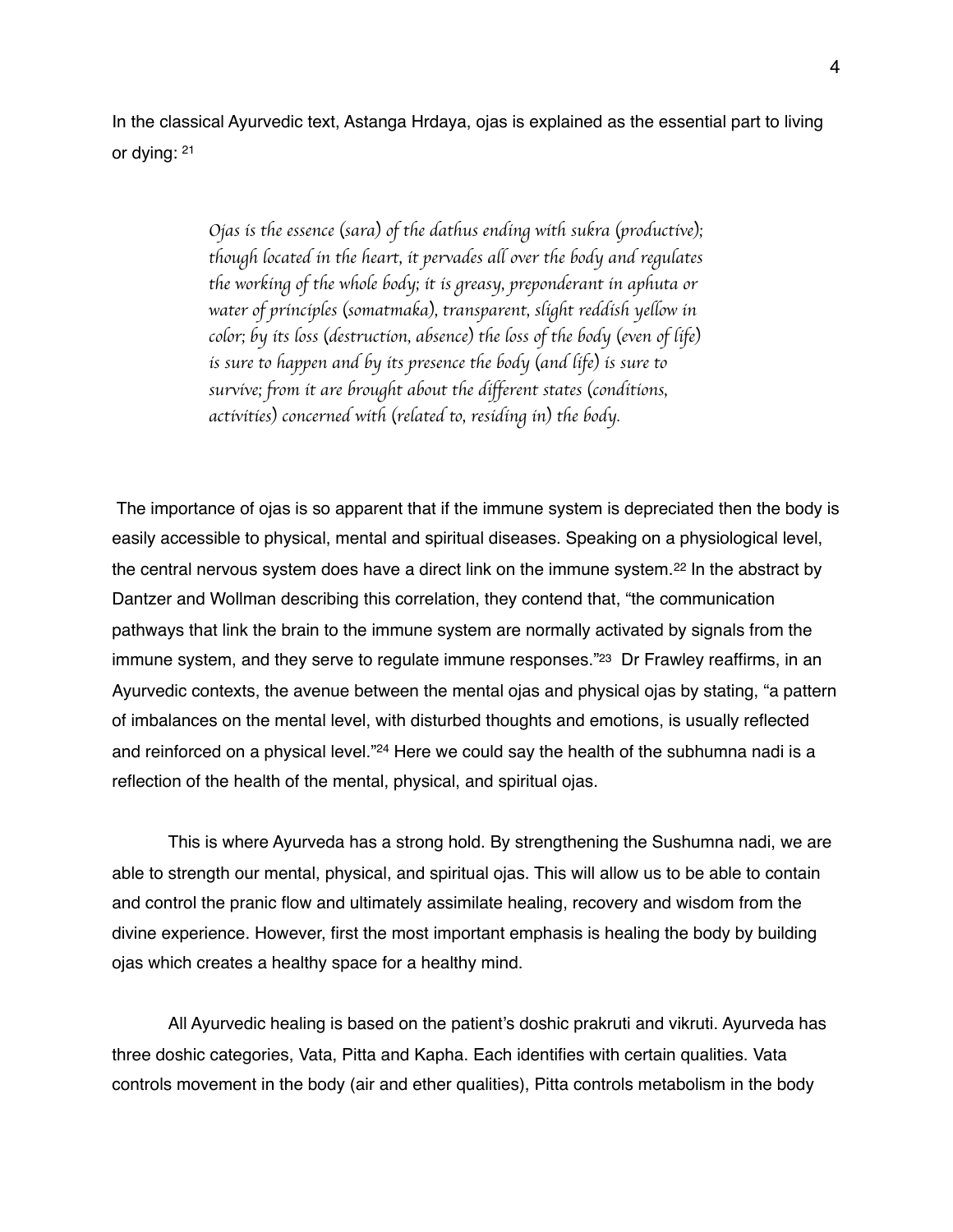(mostly fire and some water qualities), and Kapha gives strength and stability to the body (water and earth qualities). An individual contains all three types of doshas at different percentages creating a particular doshic balance. This is what makes each individual unique and thus their treatment plan unique to them. The prakruti is the patient's doshic balance they were born with, referred to as their 'constitution'. The vikruti is a doshic imbalance that manifests symptoms that are not harmonious to the prakruti. When discussing Ayurvedic treatment protocols for spiritual emergencies, the prakruti and vikruti are always part of the foundation for deciding the patient's treatment.

<span id="page-4-0"></span>The body has an astounding capacity to continually rejuvenate itself. Its natural intelligence is always moving towards health. However, when the doshas become imbalanced and the sushumna nadi breaks this capacity of self-rejuvenation can become blocked. The Ayurvedic classical text, Astanga Hrdaya, writes, "Insanity is made (toxicity/disorder) of the mind caused by the doshas (vata, etc.) moving in the wrong paths (due to their increase). $\frac{255}{5}$  $\frac{255}{5}$  $\frac{255}{5}$  Beyond building the Sushumna nadi there are many benefits for rejuvenation therapy. In the classical text, Caraka Samhita, "a person undergoing rejuvenation therapy attains longevity, memory, intellect, freedom from diseases, youth, excellence of lustre, complexion, and voice, excellent potentiality of the body and the sense-organs, vak-siddhi (i.e. what he says comes true), respect and brilliance."[26](#page-10-25) Not only do we see strength in rejuvenation, but also vitality and thriving life. Here is an Ayurvedic rejuventative approach to spiritual emergencies that contains lifestyle, diet, body therapies, yogic practice, and herbs in order to establish and reinforce a durable Sushumna nadi:

<span id="page-4-2"></span><span id="page-4-1"></span>\*note: The most important suggestions to strengthen the Sushumna nadi are listed, but not all. In addition, I have included rejuvenation therapies to bring tonifying qualities, however, it is important to note that in the the Caraka Samhita, in order to begin rejuvenation therapies one must go through purification therapies to clear any ama (toxins) from the body[.27](#page-11-0) For the purposes of this paper, I am focusing on the tonifying therapies not assuming if the client has ama or not. In addition, with the presence of low ojas due to a weakened Sushumna nadi, only tonification is recommended because purification could potentially diminish ojas even more because it's inherent nature to be cleansing and causing to much lightness in the body.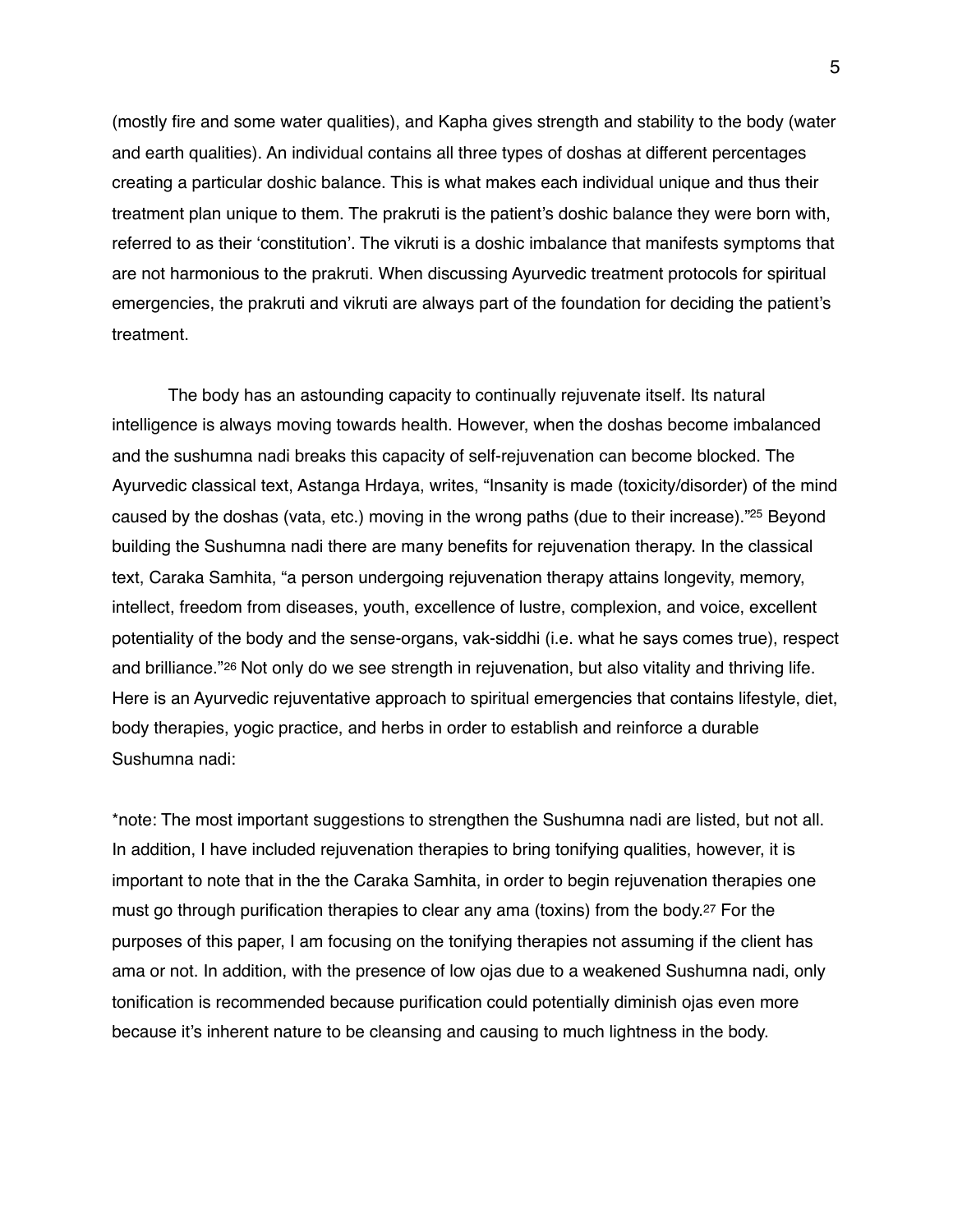## **Lifestyle**

- It is important that one must cease all yogic and spiritual practices in order to allow the mind to focus on healing and to rest the physical body.[28](#page-11-1)
- <span id="page-5-0"></span>- Having a caretaker initially to manage vitiations of symptoms would greatly be recommended. This way the patient will be unbothered by added stress and may also start seeing his/her own symptomatic patterns through the help of another.<sup>29</sup>
- <span id="page-5-1"></span>- A commitment from the patient to healing is necessary for any rehabilitation to occur.
- Avoid all stimulation (i.e.: television, internet, fast driving etc).
- Studies have shown spending time in nature promotes mental health.<sup>[30](#page-11-3)</sup>
- <span id="page-5-2"></span>- Cultivating a sattvic space (purity) for living and eating will support natural healing to occur faster. This may include the color white, have a peaceful energy, and nourishing atmosphere.

## **Diet**

- The taste qualities should focus on sweet, heavy and oily.<sup>[31](#page-11-4)</sup> In the Astanga Hrdaya, it is said that internal oleation is the first approach to take.<sup>32</sup> Such foods include root vegetables, grains, nuts, ghee, sesame oil.
- Everything must be cooked for easy digestion, so the body can use its energy for other healing facets and that nutrition can be easily absorbed.
- Eat whole, fresh, local, and organic foods.<sup>33</sup>
- Eat in a peaceful environment and thank the food that is provided for healing.
- Eat on a regular schedule, 4-5 small meals a day is preferred.

Dr. David Frawley advocates the importance of diet for mental health: [34](#page-11-7)

<span id="page-5-6"></span><span id="page-5-5"></span><span id="page-5-4"></span><span id="page-5-3"></span>*Most psychological problems reflect our dietary habits, either in what or how we eat. They cause us to eat wrong food, or to eat in a wrong or irregular manner. All imbalances of the mind disturb the digestive system through the nervous system. Correcting diet helps clear out the unconscious habits that sustain our mental unrest.*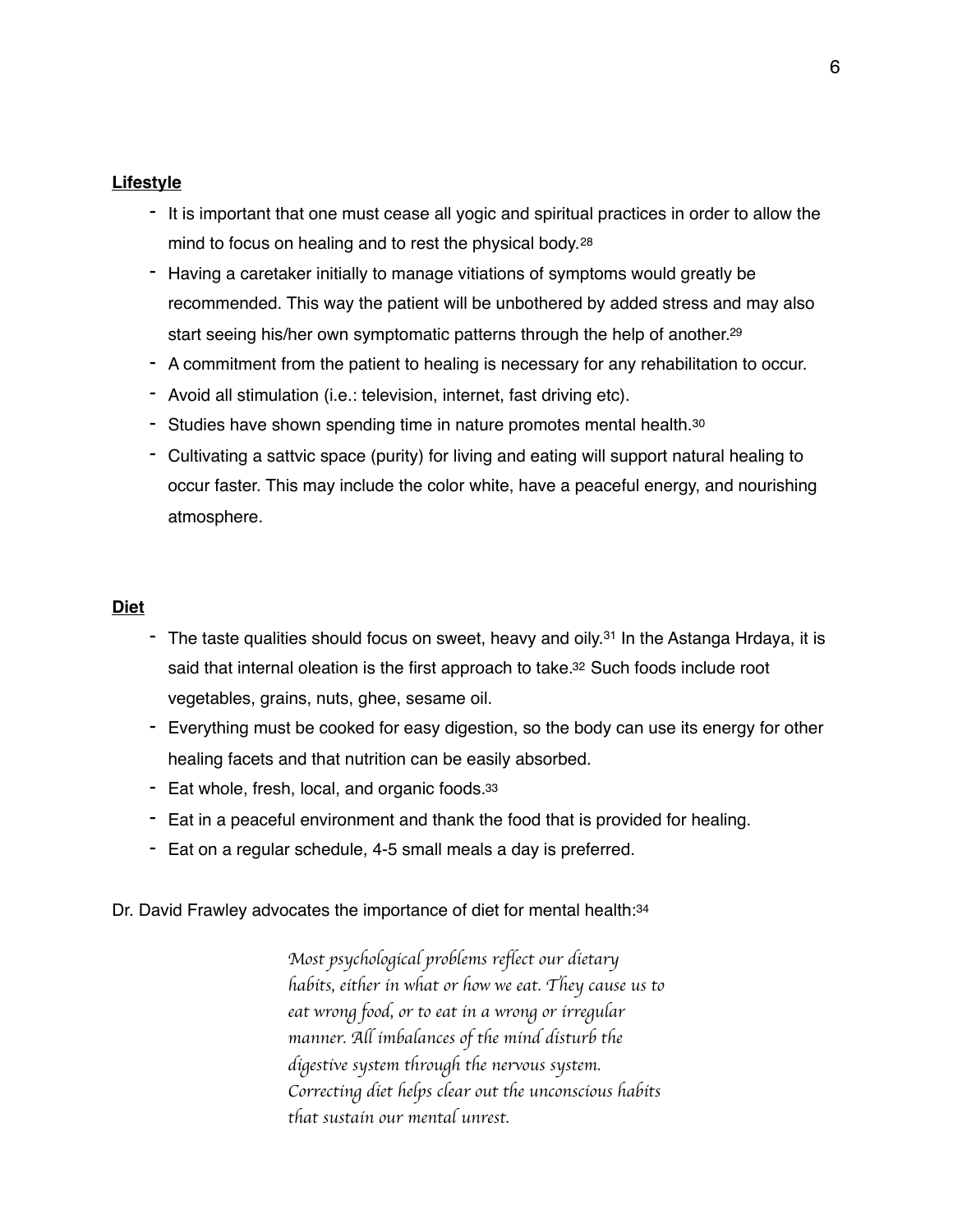\*\* Note that all dietary recommendations will be subjected and balanced to the individual's prakruti and vikruti.

### **Body Therapies**

- <span id="page-6-0"></span>- Abhyanga massage: can be performed by oneself or given by two Ayurvedic massage practitioners. Use preferably sesame oil due to its heaviness and ability to promote ojas[.](#page-11-8)  $35$  It's emphasis is on clearing the lymphatic system, increasing circulation, decreasing dryness, and calming the senses. When administrating give attention to the face, crown of head, ears and soles of feet. Keep oil on the body for 30mins then soak in bath or rinse off. Do not use any soap to allow some oil to retain on the skin.[36](#page-11-9)
- <span id="page-6-2"></span><span id="page-6-1"></span>- Shirodhara: a stream of oil directed onto the client's third eye activating the pineal gland and calming the nervous system, helping insomnia and mental disturbances[.37](#page-11-10) By calming the nervous system, it allows the body's innate healing ability to absolve stress stimulus. Sesame with a combination of rejuvenative tonic herbs (see below) is suggested for the oil stream. This procedure is usually given for  $20-45$  minutes.<sup>38</sup>
- <span id="page-6-3"></span>Svedhana: a fomentation process that will be given with low heat and long duration either under a steam tent or sitting in the sun. The idea is to warm up the body to absorb and digest the oils given internally and externally, and to ignite the fire of digestion, called 'agni'.[39](#page-11-12)
- <span id="page-6-4"></span>- External Bastis: a dough, usually made from Udad flour, formed into a dam around certain energetic vortexes such as chakras around the body or else can be placed on any part of the body that needs healing. Bastis recommended are Uro Basti (4th chakra, heart, strengthens the heart), Svadhishthana Basti(2nd chakra, water, provides fluidic and grounding effects) and Shiro Basti (crown chakra, head, revitalizes sensory functioning).[40](#page-11-13)
- <span id="page-6-6"></span><span id="page-6-5"></span>Anuvasana Basti: a rectal enema using oils that may or may not have the addition of rejuvenative tonic herbs. See below for suggested rejuvantive tonic herbs. The colon is the home of Vata (movement qualities) and is closely in relation to the Earth element, thus the Anuvasana Basti gives a nourishing and grounding quality to the movement of air qualities in the body. It is ideal to hold this basti in the body for 3-6 hours for maximum benefits, though one should never struggle to retain the basti, instead go with the body's natural responses.[41](#page-11-14)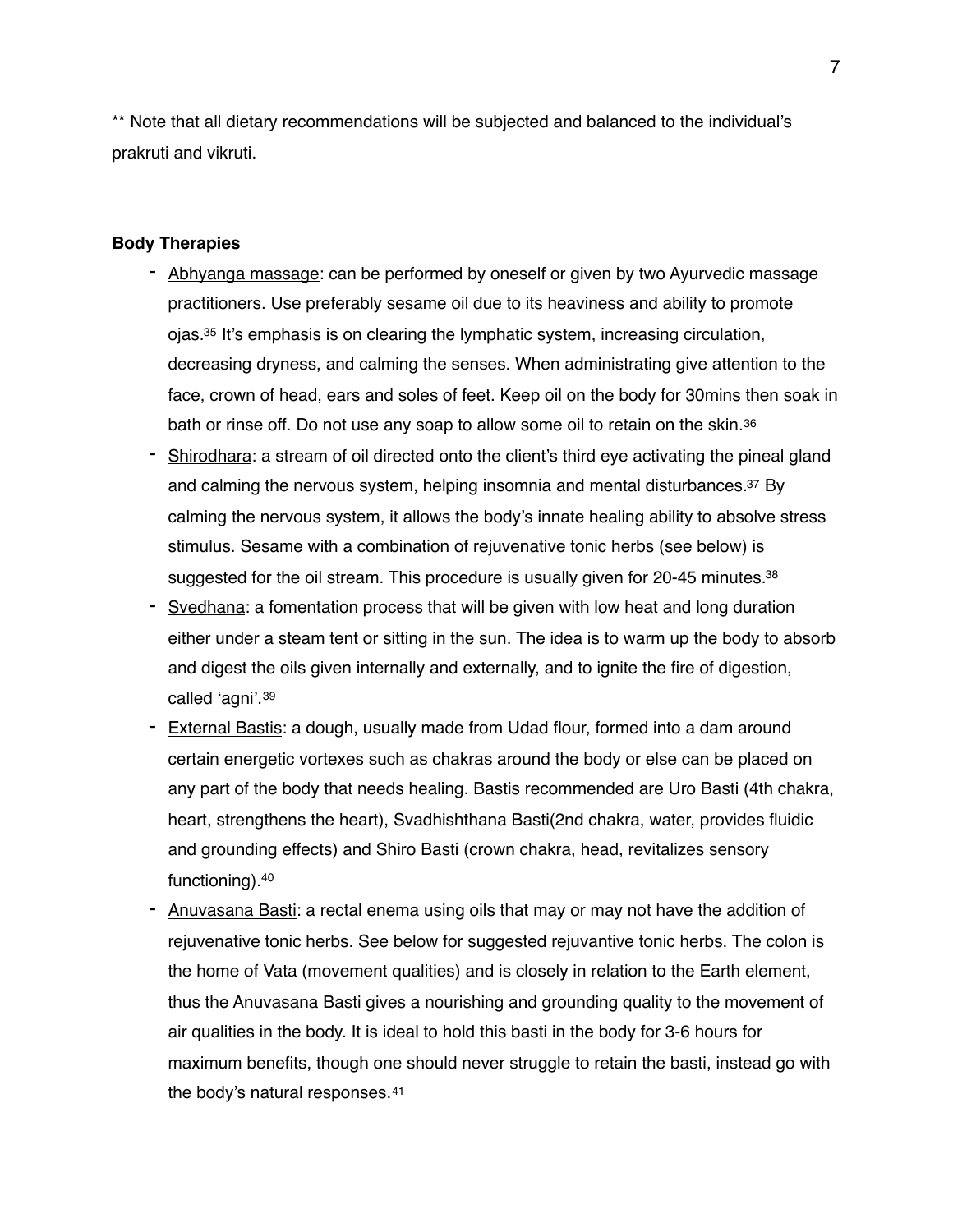### **Yogic Practice**

- Although all yogic practices are suggested to be ceased, Yoga Nidra is an exception. It is beneficial because it relaxes the body and allows for the subconscious and conscious mind to activate. This creates an environment for physical and emotional healing. The procedure starts by lying on the floor in savasana, "corpse pose." In order to have a deeper interaction with the physical body the practitioner begins to mentally scan the body to release any held tension. At the same time, the assimilation of meditation qualities by scanning the body and letting go of tension balances the emotional state and activates self-healing. In addition, the added benefit of Yoga Nidra is that there are no side affects and can never harm the practicing individual[.42](#page-11-15)

#### **Herbs**

- <span id="page-7-5"></span><span id="page-7-4"></span><span id="page-7-3"></span><span id="page-7-2"></span><span id="page-7-1"></span><span id="page-7-0"></span>- Rasayanas (tonics) Herbs to build ojas and nourish all tissues:
	- *Ashwaganda* (VK-): a nervine sedative and tonic all in one creating a superb herb. It strengthens a depleted nervous system that can show signs of hyperactivity such as emotional instability, agitation, or feeling stressed.[43](#page-11-16)
	- *Bala* (VPK-): promotes strength, ojas, rejuvenation, energy, and intellect. Also pacifies neurological disorders[.](#page-11-17)<sup>[44](#page-11-17)</sup> Suggested usage in massage oil for abhyanga and Bastis[.45](#page-11-18)
	- \*\*\* note: banned from the USA for internal use due to ephedrine content.<sup>46</sup> *- Brahmi* (VPK-): reduces mental illness, increases intellectual power, rejuvenative especially for the nervous system, gives strength to the mind, improves memory, learning ability, and concentration, it is a nervine that is adaptive to what the person needs, either a stimulant or sedative, promotes both energy and sleep, directly influences the nature of consciousness. Used to aid recovery from exhaustion, stress and debility, coined as the "brain tonic," often combined with ghee or milk to enhance its tonification and ability to nourish the nerves, recommended to use with digestive spices so that it is digested well.<sup>[47](#page-11-20)</sup>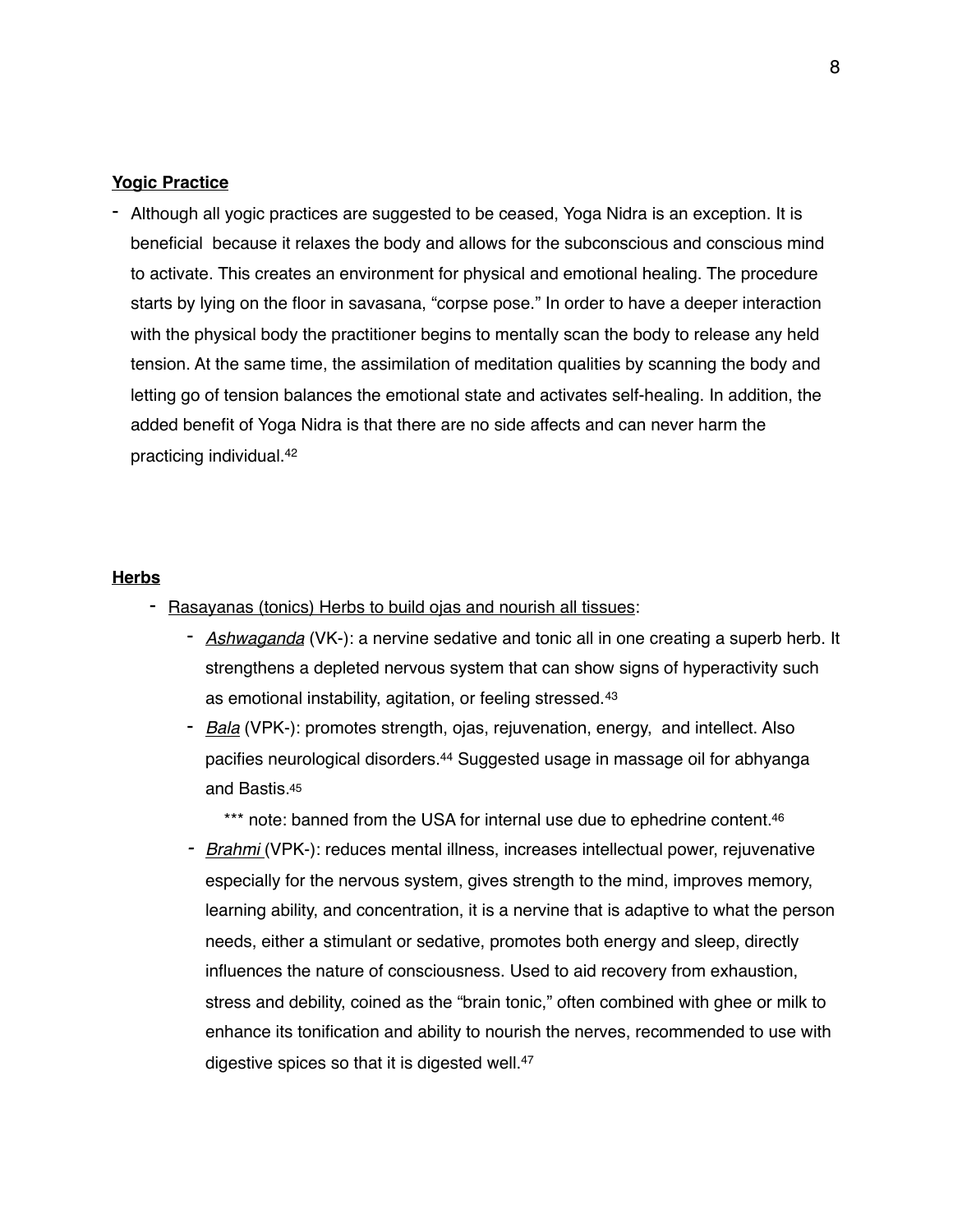<span id="page-8-0"></span>- *Shatavari* (VP-,K+): a nervine tonic and increases ojas. It is unctuous and heavy in its nature. Commonly boiled with milk, ghee and digestive spices to increase it's tonic properties[.48](#page-11-21)

Furthermore, Sebastian Pole, author of Ayurvedic Medicine the Principles of Traditional Practice, expresses the added benefits of rejuvenation by indicating that, "In fact, these (rejevenation) practices alone will rejuvenate you; they will improve your quality of life, your experience of life, and they may well extend it."[49](#page-11-22)

<span id="page-8-2"></span><span id="page-8-1"></span>A person who underwent a spiritual emergencies can have feelings of internal shatteredness[.50](#page-11-23) That all the pieces of themselves have broken into a million pieces and cannot find its way back together again. This reflects the Sushumna nadi breaking it's container as mentioned above. The importance of the Ayurvedic approach of strengthening the Sushumna nadi is to piece these fractured pieces back together. The combination of these rejuvenation therapies allows this to happen and to rebuild the pranic vessel. With all spiritual emergencies in addition to theses therapies, Ayurvedic psychology should be recommended while going through the process in order to heal the body, transform the mind, and ultimately retrieve the blessings given through the experience of a spiritual emergency.

<span id="page-8-3"></span>On a global aspect, we are seeing more and more political, climate, and economic crisis happening as our population increases and technology rises. Of course, on the contrary with these developments we are also seeing greatness being expanded. However, this fast inclination is causing our Mother Earth to fall into devastating dis-ease. We see this with glaciers melting rapidily, oil spills killing off enormous parts of water ways, nuclear power facilities destroying air quality, deforestation destroying ecosystems etc. and the list keeps growing.[51](#page-11-24) The first approach to treatment has been to antidote the symptoms; a temporary relief from suffering in the moment. However, it is time to take an Ayurvedic perspective on healing by looking at the cause and reflecting on our emotional, moralistic and spiritual state of present-day humanity.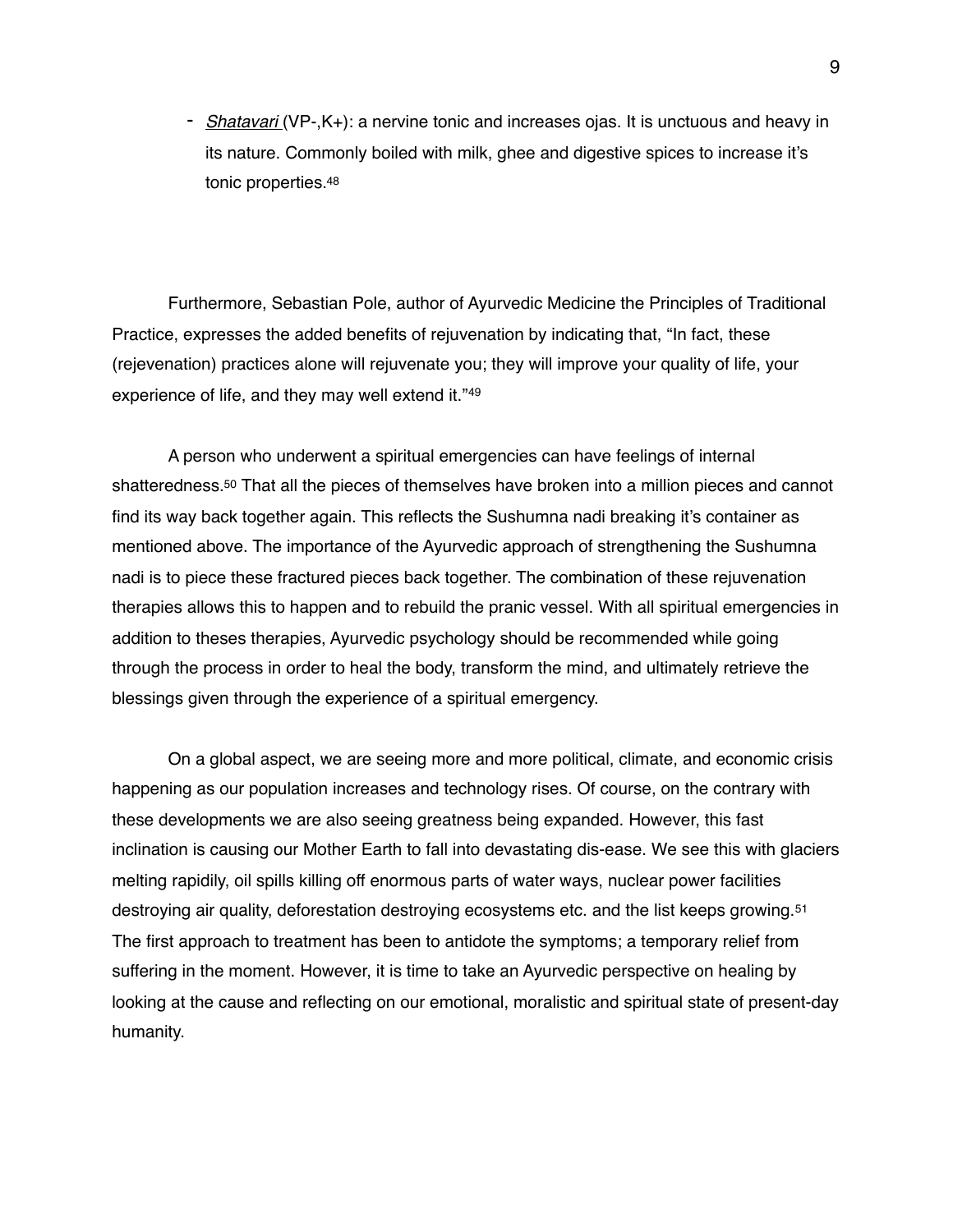Understanding the distinction between psychosis and spiritual emergencies grants wisdom into seeing the bigger evolutionary direction we are heading. Spiritual emergencies are not a new juncture for human beings. Ancient traditions have written and told stories of such events acknowledging the experiences as blessed. Great sages, saints, yogis, prophets, and teachers have been seen even as having psychosis while experiencing non-ordinary states of consciousness[.52](#page-12-0)

<span id="page-9-0"></span>The trajectory that is presented currently is that we are now finally gaining back the wisdom or rather remembering how to support and offer sanctuary. Providing language around the word 'psychosis' and 'spiritual emergency' opens up new neural pathways to perceive a situation in a new light. So must we with the spiritual emergency the planet is currently experiencing. First, we heal ourselves to heal the planet. This said, the health of humanity is the reflection of Mother Earth's health. Moreover, strengthening her Shushmna nadi can bring pranic divine healing. As we are part of the devastation, we too are part of the healing. It all starts with the individual. Once we learn to love ourselves, we can love and assist the community's crises, and ultimately nurse the planet's and humanity's vitality back to it's inherent balance and grandeur.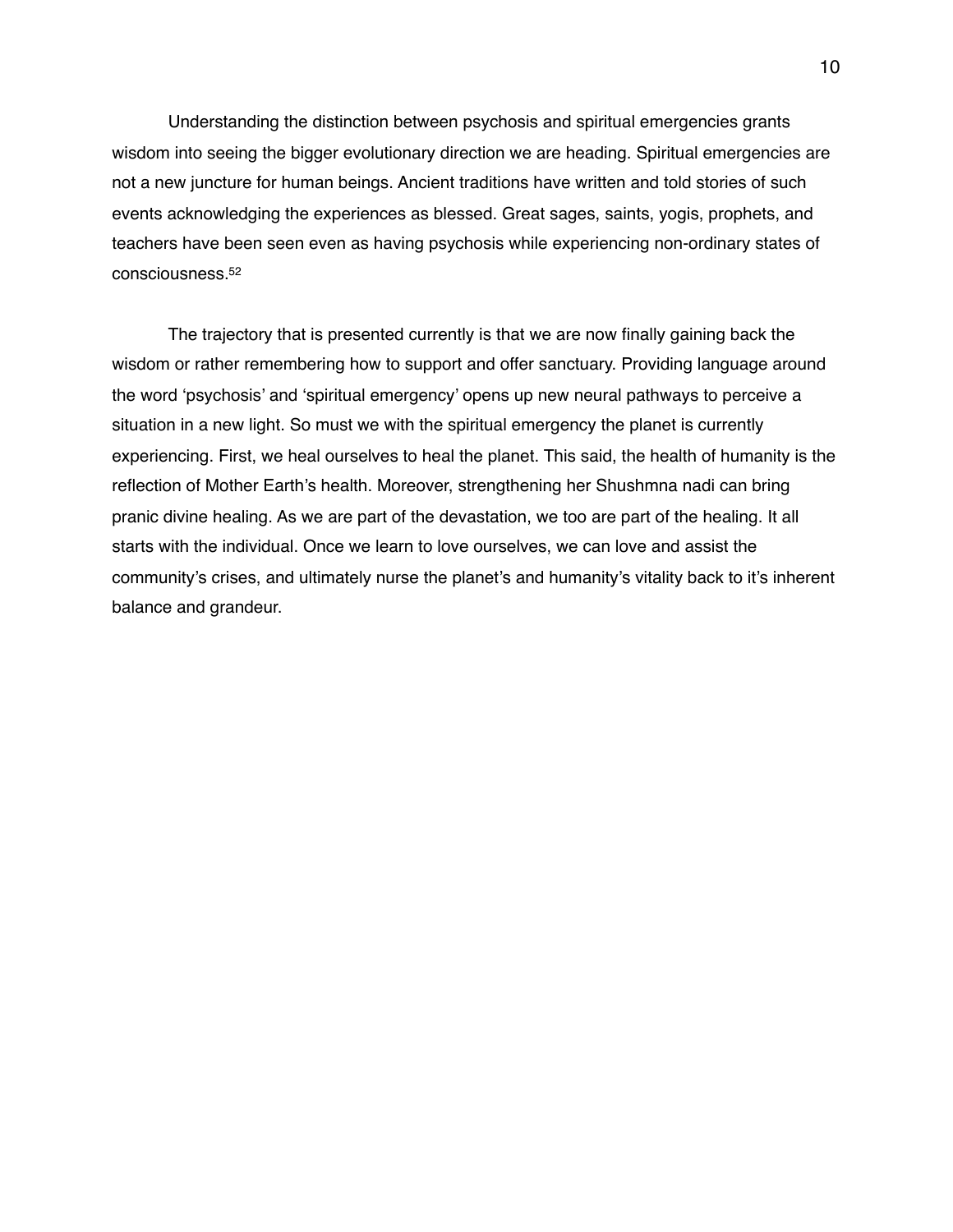<span id="page-10-0"></span>Dodds, E. (1951). *The Greeks and the irrational*. Berkeley: University of California Press.

<span id="page-10-1"></span><http://www.ncbi.nlm.nih.gov/pubmed/8826692>

<span id="page-10-2"></span>ibid. 1

<span id="page-10-3"></span> Stanislav Grof, M.D./Christina Grof (1989) *Spiritual Emergency When a Personal Transformation Becomes a Crisis* New York:St. Martin's Press

<span id="page-10-4"></span>Nelson J. (1994) *Healing the Split*. State University of New York Press

<span id="page-10-5"></span>ibid. 4, pg. 2

<span id="page-10-6"></span>http://www.lynnwoodland.com/about-lynn/lynns-articles/spiritual-emergencies

<span id="page-10-7"></span><http://www.nhs.uk/Conditions/Psychosis/Pages/Symptoms.aspx>

<span id="page-10-8"></span>ibid., 4, pg. xi

<span id="page-10-9"></span> Redwood D. (1995) *Frontiers of the Mind*, Interview with Stanislav Grof MD. Health World **Online** 

<span id="page-10-10"></span>ibid. 4, pg. xiii

<span id="page-10-11"></span>Dr. Marc Halpern (2010) *Principles of Ayurvedic Medicine*, Tenth Edition, pg. 2

<span id="page-10-12"></span>ibid. pg. 3

- <span id="page-10-13"></span>ibid. pg. 210
- <span id="page-10-14"></span>ibid. pg. 206

<span id="page-10-15"></span>ibid.

- <span id="page-10-16"></span>ibid. pg.207
- <span id="page-10-17"></span>ibid. 4, page 13-14
- <span id="page-10-18"></span>ibid. 12, pg 210

<span id="page-10-19"></span>Dr. David Frawley,(2000) *Ayurvedic Healing, A Comprehensive Guide*, Second Edition, pg 48

<span id="page-10-20"></span>Astanga Hrdaya, volume I, pg. 132. verse 36-38

<span id="page-10-21"></span><http://www.ncbi.nlm.nih.gov/pubmed/12910622>

<span id="page-10-22"></span>ibid.

<span id="page-10-23"></span>ibid. 20, pg. 315

<span id="page-10-24"></span>Astanga Hrdaya, volume III, pg 46. verse 1

<span id="page-10-25"></span> R.K. Sharma/ Vaidya Bhagwan Dash (reprint 2015) *Caraka Samhita*, Chowkhamba Sanskrit Series Office, Volume III, pg 8, verse 7-8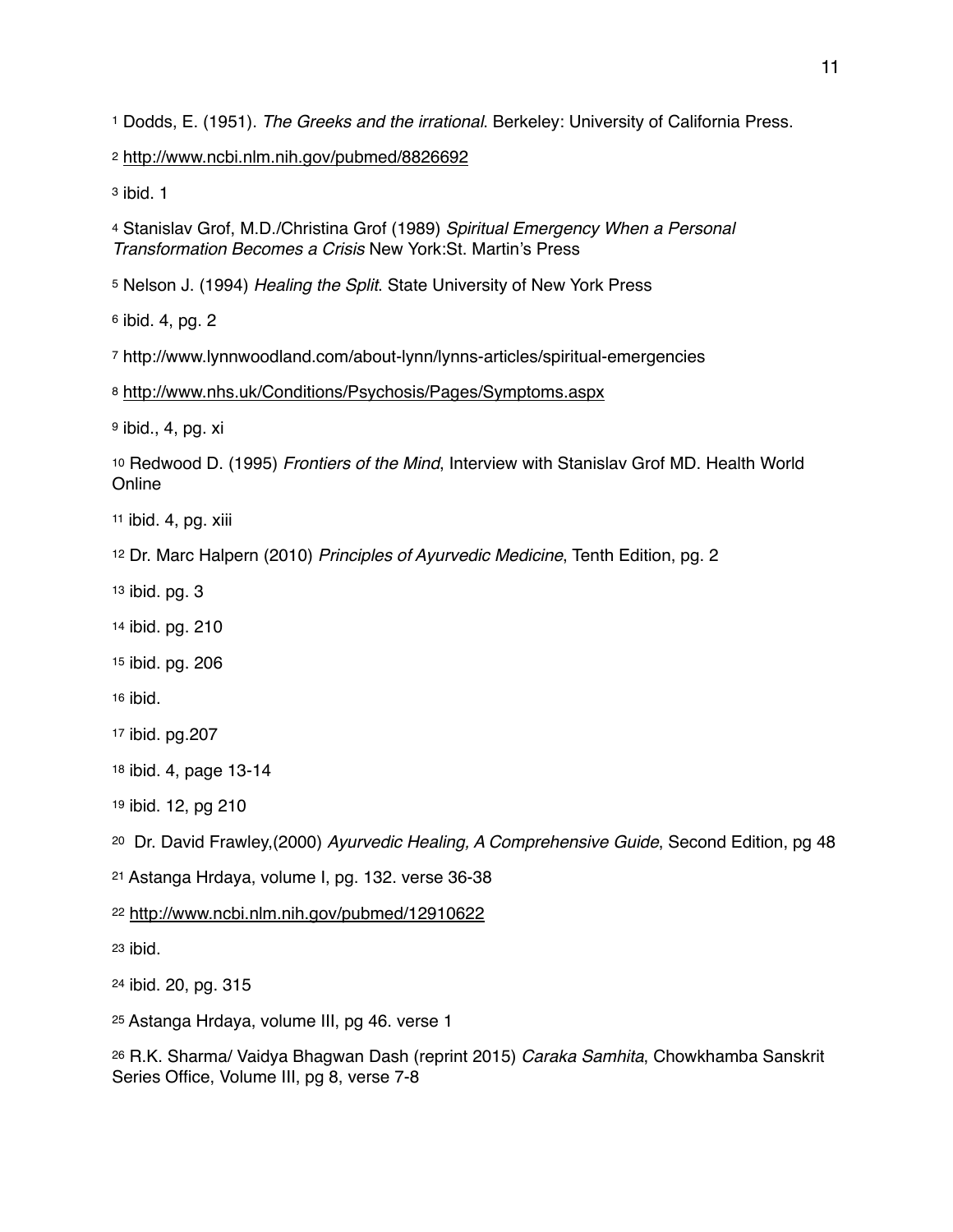<span id="page-11-0"></span>ibid. pg. 12, verse 24-28

<span id="page-11-1"></span>ibid. 12, pg. 212

<span id="page-11-2"></span> Mary Thompson. Master Teacher at California College of Ayurveda. Lecture on September 13th, 2016.

<span id="page-11-3"></span><http://www.ncbi.nlm.nih.gov/pubmed/22705180>

<span id="page-11-4"></span> Sebastian Pole (2013) *Ayurvedic Medicine, The Principles of Traditional Practices*. Singing Dragon, pg. 106

<span id="page-11-5"></span>ibid. 21, pg. 49 verse18-20a.

<span id="page-11-6"></span> Mary Thompson. Master Teacher at California College of Ayurveda. Lecture on September 14th, 2016.

<span id="page-11-7"></span> Dr. David Frawley (1997) *Ayurveda and the Mind, the Healing of the Consciousness.* first edition. Lotus Press. pg. 189

<span id="page-11-8"></span>ibid. pg. 202

<span id="page-11-9"></span> Sunil V. Joshi M.D. (1997) Ayurveda and Panchakarma, the Science of Healing and Rejuvenation, First edition, pg. 278-279

<span id="page-11-10"></span>[www.ncbi.nlm.nih.gov/pubmed/22131683](http://www.ncbi.nlm.nih.gov/pubmed/22131683)

<span id="page-11-11"></span>ibid. 36, pg. 194

<span id="page-11-12"></span>Micheal Tierra, C.A.,N.D. (1988) *Planetary Herbology*. Lotus Press, pg. 85

<span id="page-11-13"></span>ibid. 36, pg. 235

<span id="page-11-14"></span>ibid. 36, pg. 240-241

```
42 https://www.bostonglobe.com/lifestyle/health-wellness/2013/12/17/yoga-nidra-gaining-
credibility-stress-reducing-technique/QTUhiX40B33l5HvHBzt3qO/story.html
```
- <span id="page-11-16"></span>ibid. 31, pg. 133
- <span id="page-11-17"></span>ibid. 31, pg.137
- <span id="page-11-18"></span>ibid. 31, pg. 138
- <span id="page-11-19"></span>ibid. 31, pg. 138
- <span id="page-11-20"></span>ibid. 31, pg. 149-150
- <span id="page-11-21"></span>ibid. 31, pg. 271-272
- <span id="page-11-22"></span>Ibid. 31, pg.106
- <span id="page-11-23"></span>ibid. 33, lecture on February 21st, 2016

<span id="page-11-24"></span><http://emergingearthcommunity.org/defending-mother-earth>